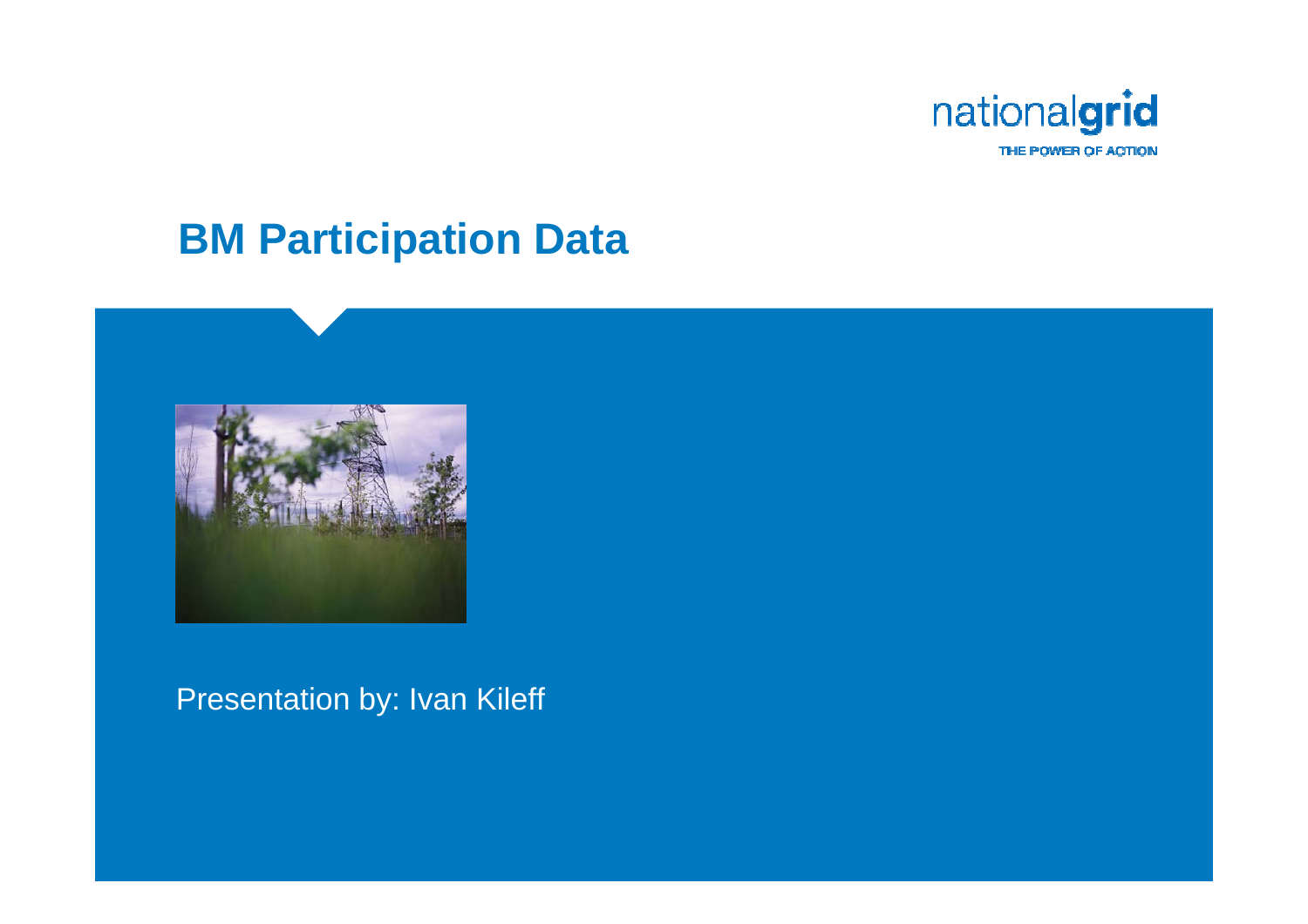### **Bid Price Changes Over Last Six Months**



THE POWER OF ACTION

nationalgrid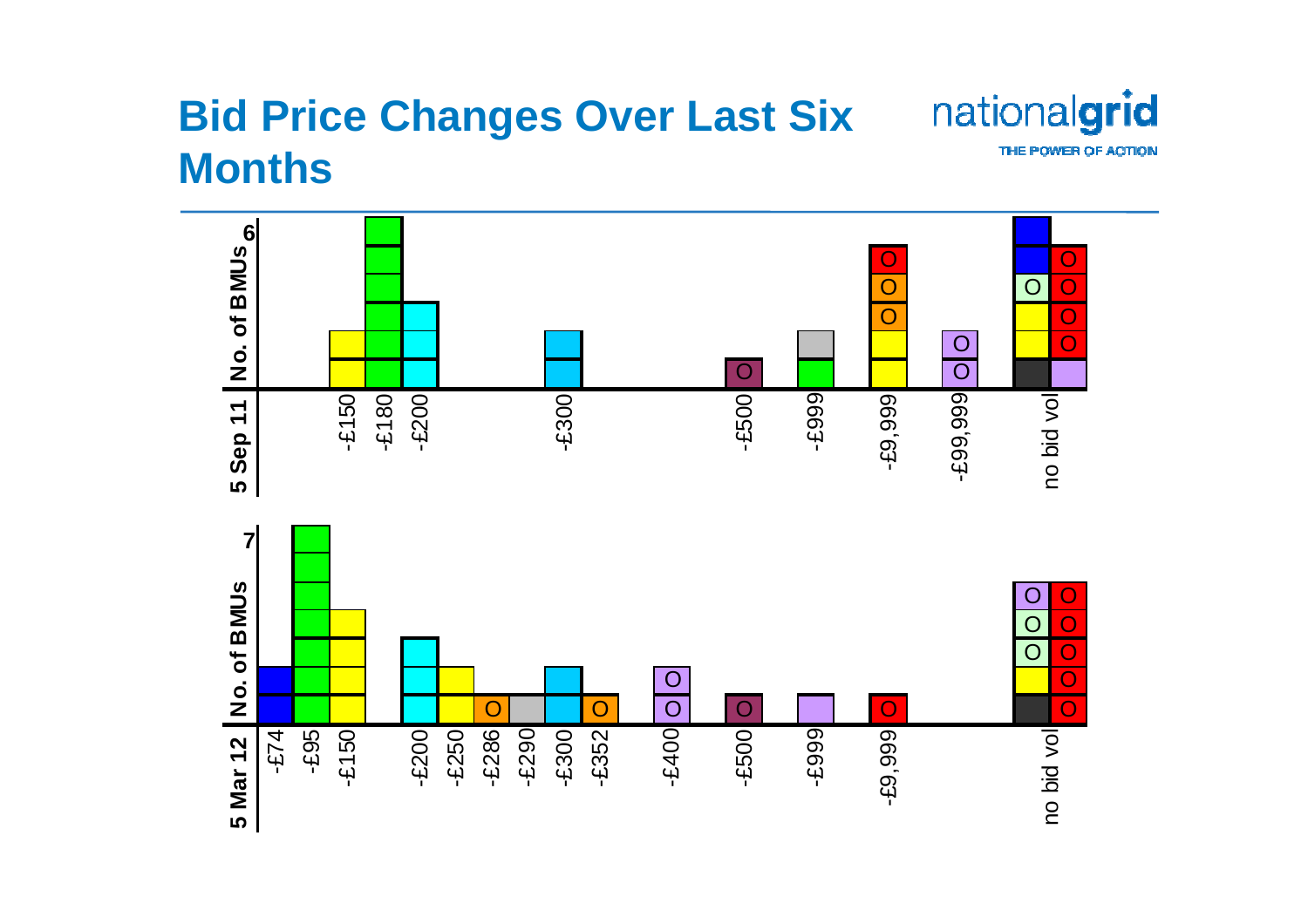

## **BM Participation - Current**

- $\blacksquare$  If a BMU wishes to participate in the BM: an automatic logging device is required and Bid Offer Data is submitted.
- If a BMU does not wish to participate in the BM: Bid Offer Data is either not submitted or removed.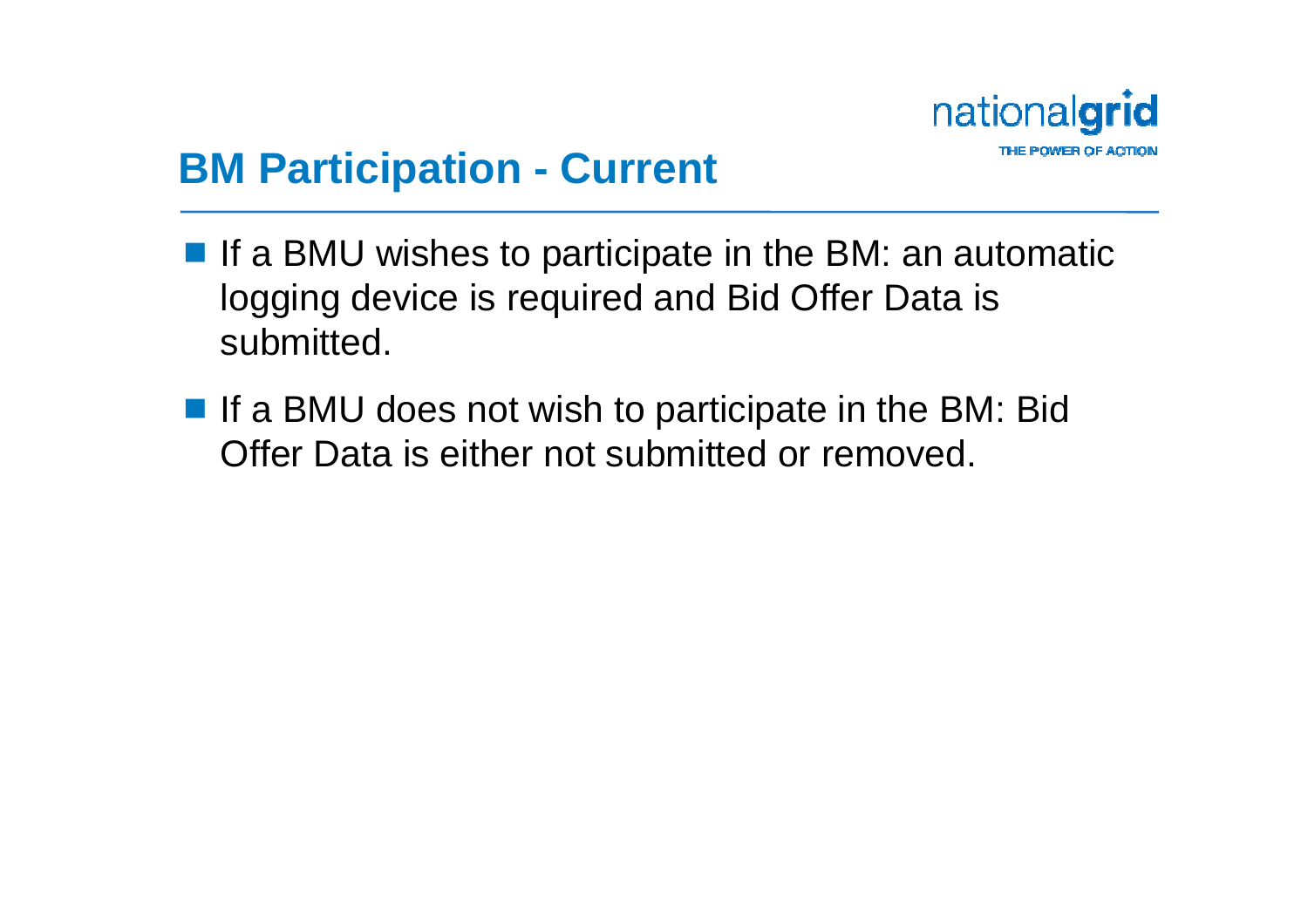

### **BM Participation – Current**

- BC1.4.2(d): "...Bid-Offer Data may not be submitted unless an automatic logging device has been installed at the Control Point for the BM Unit in accordance with CC.6.5.8(b)."
- CC.6.5.8(b): "...any User that wishes to participate in the Balancing Mechanism … must ensure that appropriate automatic logging devices are installed at the Control Points of its BM Units to submit data to and to receive instructions from NGET …"